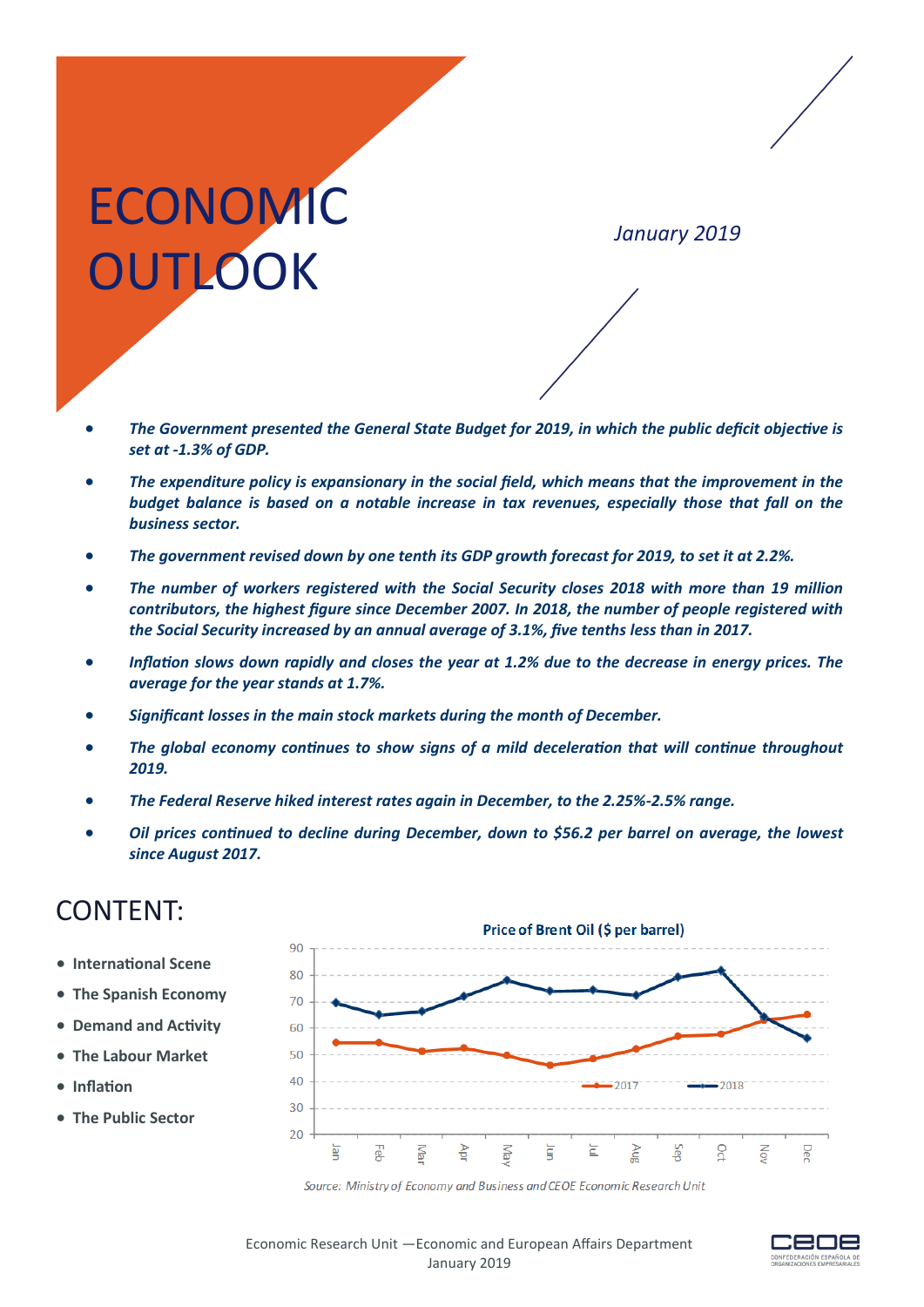

## INTERNATIONAL SCENE: in December, the Federal Reserve hiked interest rates once again

During the month of December, the main stock markets showed a clearly bearish behaviour, despite the commercial truce between the United States and China. However, uncertainties regarding Brexit, increasing doubts about the strength of the global economy and a series of poor economic results in certain US companies, mostly in the technology sector, have resulted in a severe setback for global stock markets, which has led, in many cases, to a negative balance for 2018.

With regard to the world economy, it is worth noting that the signs of a gradual deceleration are still present. In the third quarter, growth of the Eurozone was very moderate, a quarterly 0.2%, two tenths lower than in the previous quarter, while, in Japan, the economy contracted by -0.6%. In contrast, the United Kingdom showed an improvement in growth posting 0.6%, two tenths more than in the second quarter due, in part, to the accumulation of inventories and, in the United States, the economy is still showing remarkable dynamism, with a 0.8% growth rate, two tenths lower than in the preceding months.

Meanwhile, leading confidence and economic sentiment indicators show that during the fourth quarter activity will continue to lose momentum, although it will still post solid growth rates. In this regard, the global manufacturing PMI for December registered its lowest value in more than two years. This loss of dynamism is observed both in advanced economies, with the composite PMI for the Eurozone at four-year lows and the one for the United States at the lowest values of the last year and a half, as well as in emerging economies, where China's composite PMI fell two tenths, and the manufacturing PMI was below 50 points, suggesting a contraction in manufacturing activity. Moreover, in Russia, India or Turkey there was a decrease in business confidence indicators, while Brazil is showing some improvement.

This deceleration in activity is expected to continue throughout 2019, in an environment in which financial conditions at a global level will be less accommodative, with the Federal Reserve expected to continue with its monetary policy normalization and the ECB ending its purchases of new assets. In addition, there is still a lot of uncertainty over the agreements that will be adopted for Brexit and on whether trade tensions between the United States and China will intensify. In addition, the US Administration has been partially closed for the past two weeks due to the impossibility of reaching an agreement over the budget, a situation that, if extended over time, will significantly affect the country's growth and consumption.

On the other hand, in December the Federal Reserve implemented its fourth rate hike in 2018, setting rates between the 2.25%-2.5% range. However, its president, Jerome Powell, has stated that the next moves will be conditioned by the evolution of the economy and employment figures. In this sense, the Fed has revised its forecasts downwards for 2019 and, therefore, its monetary normalization pace is expected to slow down in the future, with two rate increases foreseen in 2019 and an additional increase in 2020.



In contrast, the Bank of Japan and the Bank of England decided to keep their monetary policy unchanged. Meanwhile, the ECB also kept its interest rates unchanged and, although it ended its asset purchase program, it indicated that it would reinvest the maturities over a long period of time, even beyond the start of future interest rates hikes.

In December, oil prices continued declining, with Brent crude trading at its lowest value since August 2017, at an average of \$56.2 per barrel. This price is 12.1% lower than in November and 13.4% cheaper than a year ago. The price decrease is mainly due to the fear among investors of a slowdown in the global economy and of the market experiencing an oil over-supply. Thus, the price of Brent oil showed a descending trend throughout the month, closing near \$50 per barrel, despite the fact that, on December 7, the OPEC countries and their trading partners, among them Russia, agreed to reduce production by 1.2 million barrels per day, starting in January 2019.

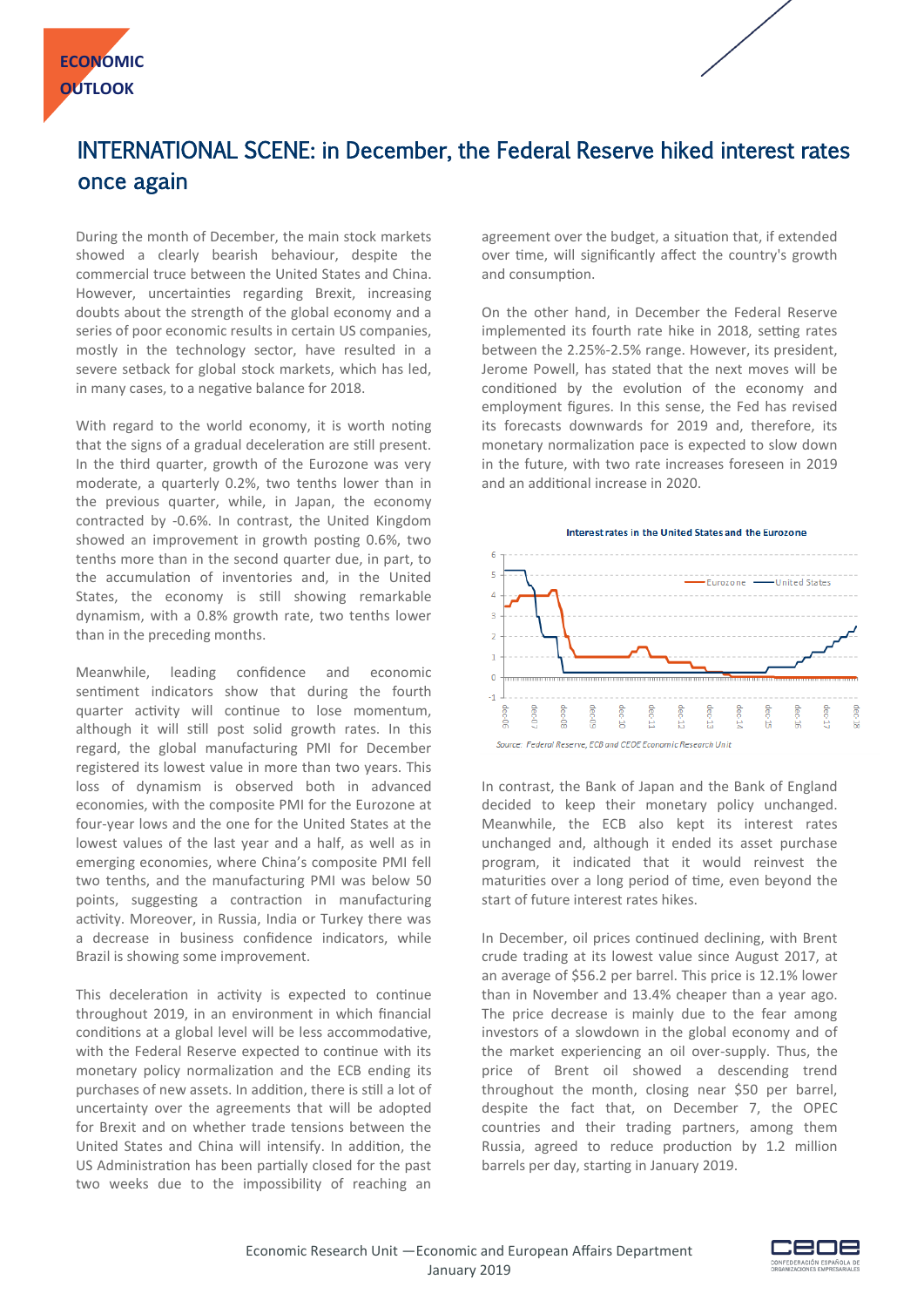

## THE SPANISH ECONOMY: State Budget 2019: expansionary in the social field, higher contributions to the Social Security and lower growth

The Government presented the General State Budget for 2019, in which the public deficit objective is set at -1.3% of GDP, in comparison to the preliminary figure included in the Budgetary Plan (-1.8% of GDP). Therefore, the initial fiscal consolidation path is resumed. Meanwhile, a reduction in public debt to levels of 95.4% of GDP is expected over the year.

With the release of more detailed figures still pending, the expenditure policy will be expansionary on the social front (whose weight rises to 57.3% of consolidated expenditures), especially in pensions (which increases by 6.2%) and dependency (which grows by 59%). Therefore, the improvement in the budget balance is based on a notable increase in tax revenues, especially those that fall on the business sector. For 2019, tax revenues are estimated at €227.356 billion, 9.5% higher than the final revenue figure estimated for 2018, an estimation that seems too high, in light of the slowdown expected for the Spanish economy (the Government has revised downwards its GDP forecast for 2019 to 2.2%).

In CEOE's opinion, the State Budget-2019 is not what the Spanish economy needs at a time when it is undergoing a decelerating phase and in light of the current public debt levels (96.9% of GDP in 2018). Thus, an increase in expenditures that become structural hinders the fiscal consolidation process and constitutes an obstacle to the sustainability of the public finances in the medium and long term. In addition, this budget does not include measures aimed at solving the major challenges of the Spanish economy, such as the sustainability of the public pension system or the reduction of the unemployment rate through the promotion of active employment policies.

In addition, the Government had previously approved a series of measures related to the labour market that fully affect business competitiveness and are based on an increase in labour costs. Thus, there is an increase in the contributions to the Social Security paid by the companies (among them, the maximum and minimum contribution bases increase, the latter in line with the increase in the Minimum Wage for the General Scheme, by 22.3%).

#### DEMAND AND ACTIVITY: the economy is growing at the same rate due to strong consumption and investment

The Spanish economy continues to grow at a good pace. After three consecutive quarters growing at rates of 0.6%, and according to the information available, over the last stretch of 2018 the activity may have followed a similar trend. This dynamism has continued based on the strength of private consumption and investment. On the one hand, the increase in household spending has been supported by the favourable progress in the creation of employment and the increase in wages. In this sense, the retail trade index rebounded strongly in October and November, breaking the decelerating path shown throughout the year. Consumer expectations, however, have continued to worsen, especially in regard to expectations about the general economy and employment. Although car registrations posted a rather negative fourth quarter, they show an increase of 7% for the year as a whole, which is a positive fact, even though the sector is nervous due to the uncertainty faced by manufacturers and buyers. In regard to family consumption ahead of 2019, the low savings rate is worrying, and it is foreseeable that part of the improvement in the gross disposable income of households resulting from the increase in wages will be used to rebuild savings. In regard to investment, it continues to be the most dynamic component of the economy and, although it showed a certain deceleration in Q3, the information available for Q4 points to a

positive evolution. Thus, the industrial climate index for investment goods showed a recovery in comparison to the deterioration of Q3, and in October both, the turnover and the entry of orders, registered a higher growth than the Q3 average. Regarding the foreign sector, in terms of national accounts, it continued to subtract growth in Q3 (-0.4 pp), although, according to our estimates, this negative contribution will improve in the coming quarters, thanks to a lower dynamism of imports.



**Source: European Commission**